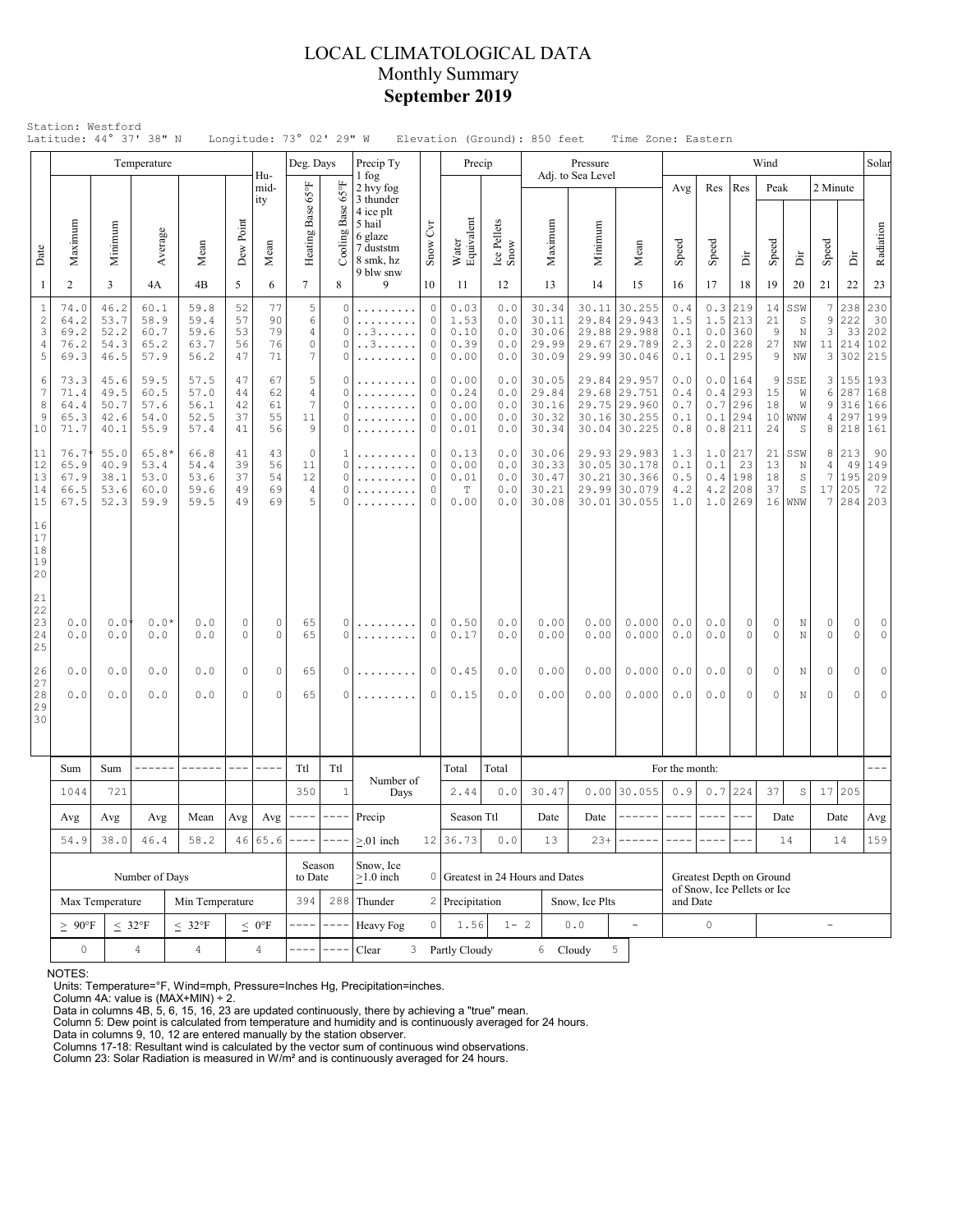## OBSERVATIONS AT 3-HOUR INTERVALS **September 2019: Westford**

|                                                          |                                                       |                                                                         |                                                                                         |                                              |                                              |                                              |                                                           | Wind                                                                                                                                                                                                                                                                                                         |                                                                                    |                                                           |                                                                                                |                                                              |                                              |                                              |                                                  |                                                                                      | Wind                                                                                       |                                                 |                                                    |                                                                         |                                                              |                                              |                                              |                                              |                                                           | Wind                                                                                                                                                            |                                                                                                                    |
|----------------------------------------------------------|-------------------------------------------------------|-------------------------------------------------------------------------|-----------------------------------------------------------------------------------------|----------------------------------------------|----------------------------------------------|----------------------------------------------|-----------------------------------------------------------|--------------------------------------------------------------------------------------------------------------------------------------------------------------------------------------------------------------------------------------------------------------------------------------------------------------|------------------------------------------------------------------------------------|-----------------------------------------------------------|------------------------------------------------------------------------------------------------|--------------------------------------------------------------|----------------------------------------------|----------------------------------------------|--------------------------------------------------|--------------------------------------------------------------------------------------|--------------------------------------------------------------------------------------------|-------------------------------------------------|----------------------------------------------------|-------------------------------------------------------------------------|--------------------------------------------------------------|----------------------------------------------|----------------------------------------------|----------------------------------------------|-----------------------------------------------------------|-----------------------------------------------------------------------------------------------------------------------------------------------------------------|--------------------------------------------------------------------------------------------------------------------|
| Hour                                                     | Sunshine                                              | Pressure                                                                | Rainfall<br>rate                                                                        | Temperature                                  | Dew Point                                    | Humidity                                     | Direction                                                 | Speed                                                                                                                                                                                                                                                                                                        | Gust                                                                               | Sunshine                                                  | Pressure                                                                                       | Rainfall<br>rate                                             | Temperature                                  | Dew Point                                    | Humidity                                         | Direction                                                                            | Speed                                                                                      | Gust                                            | Sunshine                                           | Pressure                                                                | Rainfall<br>rate                                             | Temperature                                  | Dew Point                                    | Humidity                                     | Direction                                                 | Speed                                                                                                                                                           | ${\rm Gust}$                                                                                                       |
|                                                          | SEP 01                                                |                                                                         |                                                                                         |                                              |                                              |                                              |                                                           |                                                                                                                                                                                                                                                                                                              |                                                                                    |                                                           | SEP 02                                                                                         |                                                              |                                              |                                              |                                                  |                                                                                      |                                                                                            |                                                 | SEP 03                                             |                                                                         |                                                              |                                              |                                              |                                              |                                                           |                                                                                                                                                                 |                                                                                                                    |
| 0 <sub>0</sub><br>03<br>06<br>09<br>12<br>15<br>18<br>21 | 0<br>0<br>0<br>399<br>731<br>659<br>185<br>0          | 30.29<br>30.30<br>30.31<br>30.34<br>30.31<br>30.24<br>30.19<br>30.15    | 0.00<br>0.00<br>0.00<br>0.00<br>0.00<br>0.00<br>0.00<br>0.00                            | 49<br>47<br>48<br>59<br>69<br>73<br>68<br>62 | 46<br>45<br>46<br>56<br>55<br>57<br>54<br>54 | 92<br>92<br>93<br>92<br>61<br>57<br>61<br>75 | 30<br>30<br>30<br>25<br>14<br>20<br>22<br>20              | 0<br>0<br>0<br>$\mathbb O$<br>0<br>0<br>$\mathbf{2}$<br>0                                                                                                                                                                                                                                                    | 0<br>0<br>0<br>$\mathbb O$<br>9<br>8<br>12<br>7                                    | 0<br>$\circ$<br>0<br>23<br>40<br>54<br>67<br>0            | 30.11<br>30.04<br>29.98<br>29.94<br>29.90<br>29.86<br>29.88<br>29.92                           | 0.05<br>0.25<br>0.06<br>0.11<br>0.20<br>0.00<br>0.00<br>0.00 | 59<br>59<br>59<br>60<br>61<br>63<br>62<br>55 | 55<br>56<br>56<br>57<br>58<br>60<br>59<br>52 | 88<br>91<br>91<br>91<br>91<br>90<br>90<br>89     | 24<br>20<br>18<br>21<br>21<br>23<br>32<br>30                                         | 0<br>0<br>$\overline{\mathbf{c}}$<br>$\overline{c}$<br>$\epsilon$<br>$\mathbb O$<br>0<br>0 | 0<br>8<br>16<br>15<br>19<br>7<br>0<br>0         | 0<br>0<br>$\circ$<br>352<br>236<br>636<br>172<br>0 | 29.94<br>29.94<br>30.01<br>30.05<br>30.05<br>30.01<br>29.97<br>29.97    | 0.00<br>0.00<br>0.00<br>0.00<br>0.00<br>0.00<br>0.00<br>0.00 | 56<br>58<br>53<br>56<br>64<br>67<br>69<br>57 | 52<br>55<br>49<br>52<br>56<br>53<br>56<br>52 | 89<br>88<br>87<br>86<br>74<br>61<br>64<br>83 | 30<br>25<br>01<br>35<br>32<br>06<br>24<br>24              | 0<br>0<br>0<br>0<br>0<br>0<br>0<br>0                                                                                                                            | 0<br>$\frac{0}{7}$<br>$\circ$<br>$\begin{array}{c} 3 \\ 1 \end{array}$<br>$\mathsf O$<br>$\circ$                   |
|                                                          |                                                       |                                                                         |                                                                                         | SEP 04                                       |                                              |                                              |                                                           |                                                                                                                                                                                                                                                                                                              |                                                                                    |                                                           |                                                                                                |                                                              | SEP 05                                       |                                              |                                                  |                                                                                      |                                                                                            |                                                 |                                                    |                                                                         |                                                              | SEP 06                                       |                                              |                                              |                                                           |                                                                                                                                                                 |                                                                                                                    |
| 00<br>03<br>06<br>09<br>12<br>15<br>18<br>21             | 0<br>$\mathbf 0$<br>0<br>11<br>274<br>216<br>33<br>0  | 129.88<br>29.81<br>29.73<br>29.73<br>29.69<br>29.68<br>29.79<br>29.94   | 0.00<br>0.00<br>0.00<br>0.00<br>0.00<br>0.00<br>0.00<br>0.00                            | 58<br>65<br>66<br>65<br>69<br>74<br>66<br>56 | 52<br>57<br>57<br>57<br>60<br>65<br>57<br>49 | 81<br>76<br>75<br>76<br>74<br>73<br>73<br>77 | <sub>1</sub> 16<br>20<br>23<br>22<br>21<br>25<br>28<br>31 | 0<br>$\mathfrak{2}% _{T}=\mathfrak{2}_{T}\!\left( a,b\right) ,\ \mathfrak{2}_{T}=\mathfrak{2}_{T}\!\left( a,b\right) ,$<br>$\mathfrak{2}% _{T}=\mathfrak{2}_{T}\!\left( a,b\right) ,\ \mathfrak{2}_{T}=\mathfrak{2}_{T}\!\left( a,b\right) ,$<br>$\mathsf S$<br>$\sqrt{2}$<br>$\sqrt{2}$<br>$\mathbf 2$<br>3 | 0<br>14<br>20<br>22<br>13<br>12<br>9<br>15                                         | $\circ$<br>$\circ$<br>128<br>726<br>628<br>155<br>$\circ$ | 0, 29.99<br>30.01<br>30.04<br>30.09<br>30.08<br>30.05<br>30.04<br>30.05                        | 0.00<br>0.00<br>0.00<br>0.00<br>0.00<br>0.00<br>0.00<br>0.00 | 54<br>52<br>48<br>54<br>62<br>68<br>67<br>50 | 47<br>45<br>40<br>46<br>52<br>52<br>54<br>42 | 76<br>75<br>76<br>74<br>70<br>56<br>62<br>73     | 04<br>04<br>04<br>33<br>26<br>29<br>05<br>08                                         | 0<br>$\mathbb O$<br>0<br>0<br>0<br>3<br>$\mathbb O$<br>0                                   | 0<br>0<br>0<br>0<br>5<br>8<br>0<br>0            | 0<br>0<br>0<br>241<br>703<br>631<br>183<br>0       | 30.05<br>30.03<br>30.03<br>30.03<br>29.98<br>29.92<br>29.88<br>29.87    | 0.00<br>0.00<br>0.00<br>0.00<br>0.00<br>0.00<br>0.00<br>0.00 | 47<br>47<br>46<br>55<br>70<br>72<br>69<br>56 | 39<br>38<br>37<br>44<br>57<br>57<br>56<br>47 | 72<br>71<br>70<br>67<br>64<br>60<br>65<br>74 | 08 ر<br>08<br>08<br>06<br>18<br>18<br>11<br>15            | 0<br>0<br>0<br>0<br>0<br>0<br>0<br>0                                                                                                                            | 0<br>$\circ$<br>$\circ$<br>$\circ$<br>$\circ$<br>$\mathbb O$<br>$\mathsf O$<br>$\mathsf O$                         |
|                                                          | SEP 07                                                |                                                                         |                                                                                         |                                              |                                              |                                              |                                                           |                                                                                                                                                                                                                                                                                                              |                                                                                    |                                                           |                                                                                                | SEP 08                                                       |                                              |                                              |                                                  |                                                                                      |                                                                                            |                                                 |                                                    |                                                                         | SEP 09                                                       |                                              |                                              |                                              |                                                           |                                                                                                                                                                 |                                                                                                                    |
| 00<br>03<br>06<br>09<br>12<br>15<br>18<br>21             | $\circ$<br>0<br>369<br>703<br>93<br>12<br>0           | 0, 29.84<br>29.80<br>29.78<br>29.77<br>29.72<br>29.69<br>29.72<br>29.75 | 0.00<br>0.00<br>0.00<br>0.00<br>0.00<br>0.00<br>0.08<br>0.00                            | 53<br>51<br>50<br>61<br>67<br>62<br>55<br>55 | 44<br>40<br>38<br>53<br>50<br>53<br>40<br>39 | 66<br>63<br>74<br>54<br>73<br>58<br>54       | 72,19<br>15<br>15<br>14<br>31<br>30<br>29<br>28           | 0<br>0<br>$\mathbb O$<br>0<br>$\,1$<br>$\mathbb O$<br>0<br>0                                                                                                                                                                                                                                                 | 5<br>$\mathbb O$<br>$\mathbb O$<br>$\circ$<br>11<br>$\overline{7}$<br>0<br>$\circ$ | $\circ$<br>0<br>141<br>462<br>830<br>93<br>$\circ$        | 0, 29.75<br>29.79<br>29.85<br>29.93<br>29.98<br>30.01<br>30.04<br>30.12                        | 0.09<br>0.00<br>0.00<br>0.00<br>0.00<br>0.00<br>0.00<br>0.00 | 55<br>54<br>53<br>55<br>60<br>61<br>61<br>54 | 37<br>35<br>33<br>42<br>51<br>52<br>52<br>44 | 51,26<br>49<br>46<br>62<br>72<br>71<br>72<br>67  | 29<br>26<br>30<br>32<br>31<br>30<br>31                                               | 1<br>$\,1$<br>$\mathbb O$<br>$\mathbb O$<br>$\,1$<br>$\mathbb O$<br>$\mathbb O$<br>0       | 10<br>7<br>$\,8\,$<br>9<br>13<br>9<br>0<br>8    | 0<br>$\circ$<br>193<br>835<br>619<br>149<br>0      | 0, 30.16<br>30.18<br>30.23<br>30.29<br>30.28<br>30.26<br>30.25<br>30.30 | 0.00<br>0.00<br>0.00<br>0.00<br>0.00<br>0.00<br>0.00<br>0.00 | 51<br>48<br>47<br>51<br>61<br>64<br>63<br>45 | 37<br>28<br>27<br>28<br>50<br>48<br>52<br>28 | 59<br>46<br>45<br>42<br>69<br>58<br>68<br>52 | 130<br>30<br>30<br>03<br>31<br>30<br>32<br>32             | 0<br>0<br>0<br>0<br>0<br>0<br>0<br>0                                                                                                                            | 0<br>$\circ$<br>$\circ$<br>$\circ$<br>$\circ$<br>$\sqrt{4}$<br>0<br>$\circ$                                        |
|                                                          |                                                       |                                                                         |                                                                                         | SEP 10                                       |                                              |                                              |                                                           |                                                                                                                                                                                                                                                                                                              |                                                                                    |                                                           |                                                                                                |                                                              | SEP 11                                       |                                              |                                                  |                                                                                      |                                                                                            |                                                 |                                                    |                                                                         |                                                              | SEP 12                                       |                                              |                                              |                                                           |                                                                                                                                                                 |                                                                                                                    |
| 00<br>03<br>06<br>09<br>12<br>15<br>18<br>21             | 0<br>$\mathbf 0$<br>0<br>315<br>657<br>160<br>91<br>0 | , 30.31<br>30.31<br>30.32<br>30.32<br>30.26<br>30.19<br>30.12<br>30.08  | 0.00<br>0.00<br>0.00<br>0.00<br>0.00<br>0.00<br>0.00<br>0.00                            | 43<br>40<br>44<br>52<br>68<br>69<br>67<br>66 | 23<br>22<br>23<br>29<br>57<br>58<br>58<br>54 | 46<br>47<br>44<br>40<br>68<br>69<br>72<br>64 | 32<br>32<br>01<br>01<br>13<br>14<br>17<br>22              | 0<br>$\mathbb O$<br>$\mathbb O$<br>0<br>0<br>0<br>0<br>4                                                                                                                                                                                                                                                     | 0<br>0<br>$\mathbb O$<br>0<br>$\boldsymbol{7}$<br>$\circ$<br>10<br>14              | 0<br>$\circ$<br>54<br>163<br>661<br>49<br>0               | 0, 30.04<br>29.99<br>29.99<br>29.98<br>29.95<br>29.95<br>29.93<br>30.03                        | 0.00<br>0.00<br>0.00<br>0.00<br>0.00<br>0.00<br>0.00<br>0.00 | 64<br>65<br>65<br>66<br>72<br>75<br>71<br>62 | 35<br>33<br>26<br>24<br>50<br>63<br>60<br>50 | 34<br>30<br>23<br>20<br>46<br>66<br>68<br>66     | 18<br>24<br> 20<br>23<br>21<br>30<br>32<br>04                                        | $\frac{2}{2}$<br>$\,1\,$<br>3<br>$\mathbb O$<br>$\mathbb O$<br>$\mathbb O$<br>2            | 18<br>13<br>10<br>12<br>6<br>$\circ$<br>0<br>12 | 0<br>0<br>0<br>181<br>232<br>548<br>135<br>0       | 30.06<br>30.06<br>30.10<br>30.16<br>30.18<br>30.19<br>30.24<br>30.30    | 0.00<br>0.00<br>0.00<br>0.00<br>0.00<br>0.00<br>0.00<br>0.00 | 55<br>52<br>52<br>55<br>59<br>63<br>62<br>44 | 44<br>34<br>27<br>40<br>50<br>51<br>52<br>27 | 66<br>50<br>38<br>57<br>71<br>66<br>71<br>51 | 102<br>0 <sub>0</sub><br>02<br>01<br>01<br>04<br>06<br>36 | 0<br>0<br>0<br>$\mathfrak{2}% _{T}=\mathfrak{2}_{T}\!\left( a,b\right) ,\ \mathfrak{2}_{T}=\mathfrak{2}_{T}\!\left( a,b\right) ,$<br>$\mathbb O$<br>0<br>0<br>0 | $\begin{matrix} 9 \\ 0 \end{matrix}$<br>$\circ$<br>8<br>$\overline{4}$<br>$\epsilon$<br>$\mathsf O$<br>$\mathsf O$ |
|                                                          |                                                       |                                                                         |                                                                                         | SEP 13                                       |                                              |                                              |                                                           |                                                                                                                                                                                                                                                                                                              |                                                                                    |                                                           |                                                                                                |                                                              | SEP 14                                       |                                              |                                                  |                                                                                      |                                                                                            |                                                 |                                                    |                                                                         |                                                              | SEP 15                                       |                                              |                                              |                                                           |                                                                                                                                                                 |                                                                                                                    |
| 00<br>03<br>06<br>10<br>12<br>$1\,5$<br>18<br>21         | 0<br>0<br>350<br>687<br>404<br>132<br>0               | 0, 30.33<br>30.37<br>30.40<br>30.46<br>30.44<br>30.37<br>30.33<br>30.27 | 0.00<br>0.00<br>${\bf 0}$ . ${\bf 0}$ ${\bf 0}$<br>0.00<br>0.00<br>0.00<br>0.00<br>0.00 | 41<br>39<br>38<br>51<br>65<br>68<br>64<br>56 | 21<br>19<br>18<br>24<br>50<br>49<br>48<br>45 | 44<br>44<br>35<br>58<br>51<br>55<br>68       | 44, 36<br>01<br>02<br>11<br>23<br>$1\,8$<br>09<br>30      | 0<br>$\mathsf{O}\xspace$<br>0<br>0<br>$1\,$<br>$\mathsf{O}\xspace$<br>0<br>$\mathsf{O}\xspace$                                                                                                                                                                                                               | 0<br>$\mathbb O$<br>$\mathbb O$<br>0<br>9<br>15<br>10                              | 0<br>$\circ$<br>$\,$ $\,$ $\,$ $\,$<br>76<br>221<br>134   | 130.21<br>30.14<br>30.13<br>30.10<br>$30.07$<br>$30.03$<br>$11 \mid 130 \mid 30.00$<br>0 30.05 | 0.00<br>0.00<br>0.00<br>0.00<br>0.00<br>0.00<br>0.00<br>0.00 | 58<br>57<br>56<br>57<br>60<br>63<br>65<br>62 | 47<br>47<br>47<br>49<br>52<br>55<br>57<br>49 | 68<br>70<br>71<br>75<br>74<br>74<br>$7\,4$<br>62 | 19,<br> 19<br>19<br>22<br>$\begin{array}{ c c }\n19 \\ 22\n\end{array}$<br> 20<br>21 | 1<br>6<br>$\mathbf 5$<br>4<br>6<br>7<br>5<br>$\sqrt{2}$                                    | 15<br>29<br>28<br>21<br>25<br>15<br>$18$<br>11  | 0<br>0<br>0                                        | 30.06<br>30.05<br>30.07<br>343 30.07<br>663 30.04                       | 0.00<br>0.00<br>0.00<br>0.00<br>0.00                         | 60<br>56<br>56<br>61<br>66                   | 47<br>48<br>48<br>51<br>52                   | 63<br>74<br>75<br>71<br>$61$   26            | 125<br>22<br>29<br>27                                     | 0<br>0<br>$1\,$<br>0<br>$\sqrt{2}$                                                                                                                              | 10<br>$\circ$<br>13<br>8<br>11                                                                                     |
|                                                          |                                                       |                                                                         |                                                                                         | SEP 16                                       |                                              |                                              |                                                           |                                                                                                                                                                                                                                                                                                              |                                                                                    |                                                           |                                                                                                |                                                              | SEP 17                                       |                                              |                                                  |                                                                                      |                                                                                            |                                                 |                                                    |                                                                         |                                                              | SEP 18                                       |                                              |                                              |                                                           |                                                                                                                                                                 |                                                                                                                    |
| 00<br>03<br>06<br>09<br>12<br>$15\,$<br>18<br>21         |                                                       |                                                                         |                                                                                         |                                              |                                              |                                              |                                                           |                                                                                                                                                                                                                                                                                                              |                                                                                    |                                                           |                                                                                                |                                                              |                                              |                                              |                                                  |                                                                                      |                                                                                            |                                                 |                                                    |                                                                         |                                                              |                                              |                                              |                                              |                                                           |                                                                                                                                                                 |                                                                                                                    |

# MAXIMUM SHORT DURATION PRECIPITATION

| Time Period (minutes) |      | 10                | 15        | 20        | 30       | 45           | 60           | 80                   | 100  | 120                   | 150                  | 180      |
|-----------------------|------|-------------------|-----------|-----------|----------|--------------|--------------|----------------------|------|-----------------------|----------------------|----------|
| Precipitation         | 1.08 | 1.83              | 2.01      | 2.11      | 2.24     | 3.53         | 3.53         | 3.53                 | 3.53 | 52<br>$\sim$<br>ں ۔ ۔ | $\sim$<br>52<br>.    | 3.53     |
| Ended: Date           | ᆂᆂ   | $1^{\circ}$<br>ᅩᄼ | <b>++</b> | <b>++</b> | 12<br>ᅩᄼ | $\sim$<br>ᅩᄼ | $\sim$<br>∸∸ | 1 <sub>0</sub><br>ᆂᄼ | 12   | 1.2<br>ᅩᄼ             | 1 <sub>0</sub><br>ᆂᄼ | 12<br>∸∸ |
| Ended: Time           | 1855 | 0353              | 1859      | 1859      | 1015     | 1026         | 1026         | 1026                 | 1026 | 1026                  | 1026                 | 1026     |

The precipitation amounts may occur at any time during the month. The time indicated is the ending time of the interval. Date and time are not entered for trace amounts.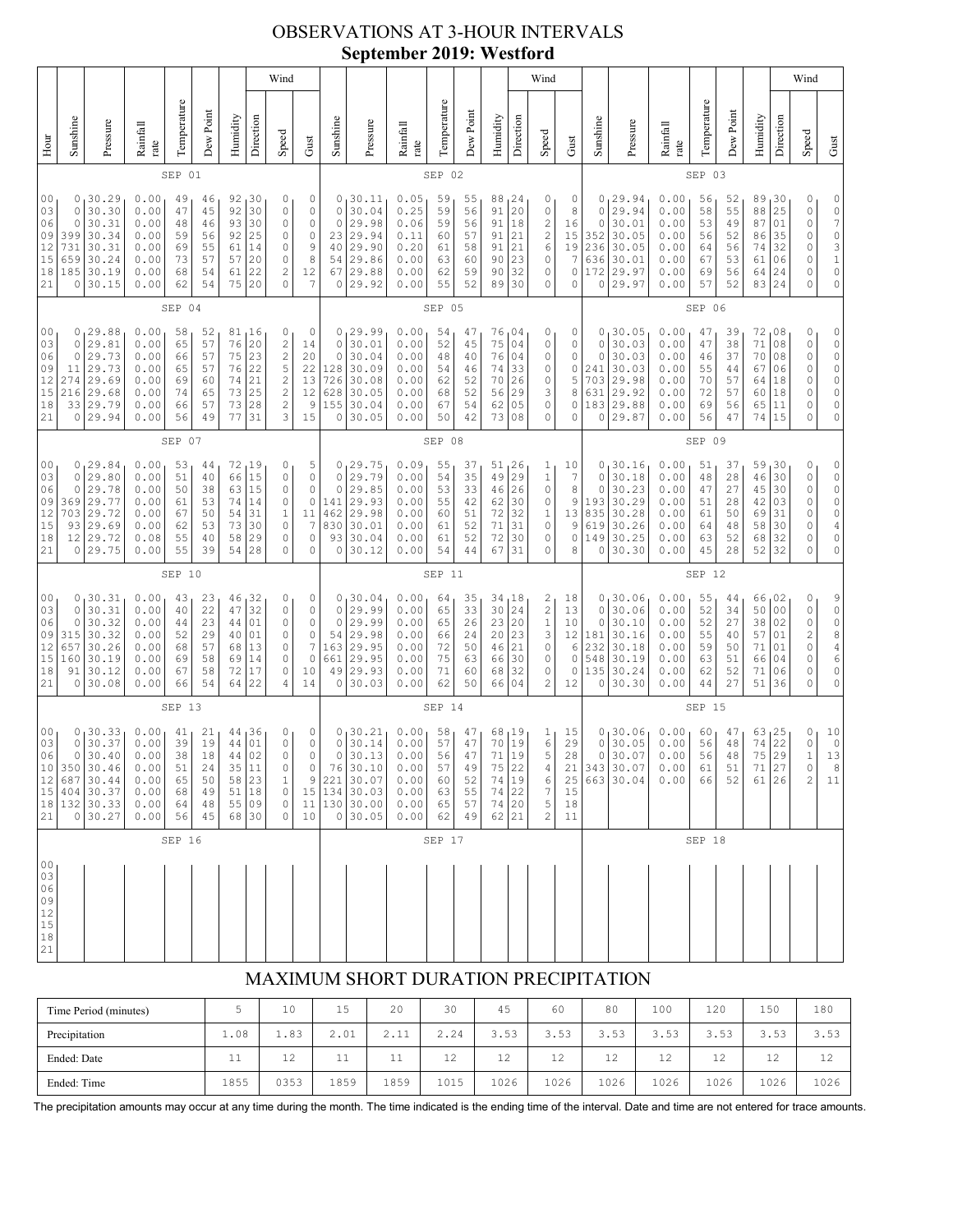#### Wind Wind Wind Temperature Temperature Temperature Temperature Temperature Temperature Dew Point Dew Point Dew Point Dew Point Dew Point Dew Point Humidity Direction Direction Humidity Sunshine Direction Pressure Humidity Pressure Sunshine Rainfall Pressure Rainfall Sunshine Rainfall rate Speed Speed Speed Hour Gust 21Hour Gust Gust rate rate SEP 19 SEP 20 SEP 20 SEP 20 SEP 21 00<br>03<br>06<br>09<br>12<br>15 18 21 SEP 22 SEP 23 SEP 25 SEP 25 SEP 25 SEP 25 SEP 24 00  $\overline{03}$ 06 09 12 15 18 21 SEP 25 SEP 26 SEP 26 SEP 27 SEP 27  $|00|$ 03 06 09 12 15 18 21 SEP 28 SEP 29 SEP 29 SEP 30 00 03 06 09 12 15 18  $\overline{21}$

#### OBSERVATIONS AT 3-HOUR INTERVALS **September 2019: Westford**

NOTES:

Units: Temperature=°F, Wind=mph, Pressure=Inches Hg, Precipitation=inches.<br>Wind Direction: Directions are those from which the wind is blowing, indicated in tens of degrees<br>from true north: i.e., 09 for East, 18 for South,

Wind Gust: The maximum instantaneous wind speed for the 10-minute period preceding the observation.<br>Rainfall Rate: The instantaneous rainfall rate at the time of observation, calculated by timing<br>consecutive pulses from th

# WEATHER NOTES SUMMARY BY HOUR

|    |                                                          |                                                     |                                                                              | Averages                                     |                                              |                                              |                                                      | Resultant<br>Wind                            |                                                               |  |  |  |
|----|----------------------------------------------------------|-----------------------------------------------------|------------------------------------------------------------------------------|----------------------------------------------|----------------------------------------------|----------------------------------------------|------------------------------------------------------|----------------------------------------------|---------------------------------------------------------------|--|--|--|
| ì. | Hour                                                     | Sunshine                                            | Pressure                                                                     | Temperature                                  | Dew Point                                    | Humidity                                     | Wind Speed                                           | Direction                                    | Speed                                                         |  |  |  |
|    | 0 <sub>0</sub><br>03<br>06<br>09<br>12<br>15<br>18<br>21 | 0<br>0<br>$\Omega$<br>212<br>489<br>448<br>113<br>0 | 30.068<br>30.055<br>30.064<br>30.083<br>30.062<br>30.031<br>30.027<br>30.057 | 53<br>53<br>52<br>57<br>65<br>67<br>65<br>56 | 42<br>40<br>38<br>43<br>53<br>55<br>54<br>45 | 67<br>65<br>63<br>64<br>67<br>66<br>68<br>68 | 0.3<br>0.7<br>0.7<br>1.1<br>1.3<br>0.9<br>0.6<br>0.8 | 20<br>21<br>21<br>23<br>22<br>25<br>22<br>27 | 0.3<br>0<br>.6<br>0<br>. 6<br>0.8<br>1.0<br>0.7<br>0.5<br>0.3 |  |  |  |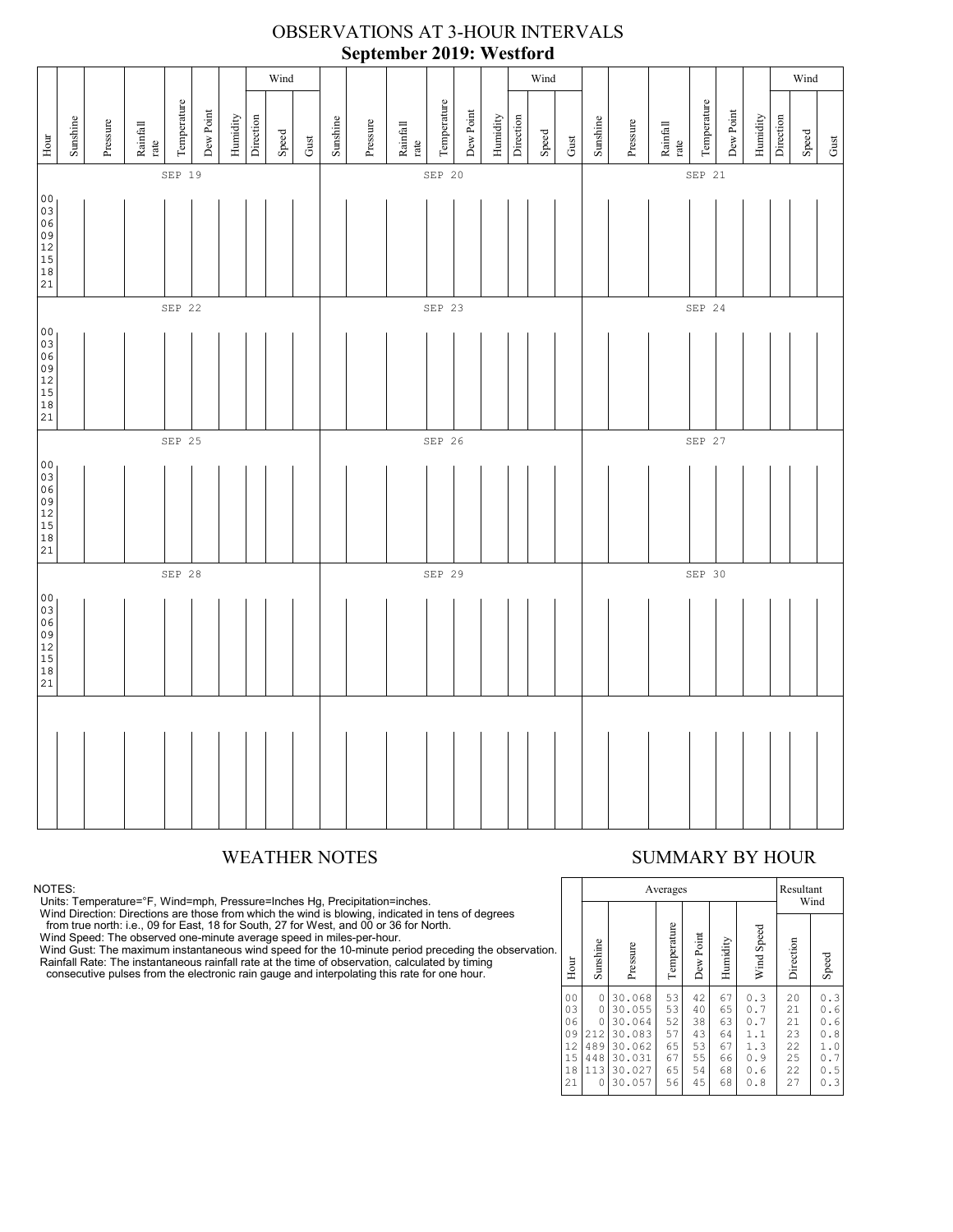# HOURLY PRECIPITATION (Water Equivalent) **September 2019: Westford**

| Date                                                             | A.M. Hour Ending at |    |    |          |    |           |    |    |      |                       |                                                                                                                                                                                                                                                                                                                                   |    |      |    | P.M. Hour Ending at |    |    |                  |      |    |    |                                                                   |    |                                                                          |                                                           |  |  |  |
|------------------------------------------------------------------|---------------------|----|----|----------|----|-----------|----|----|------|-----------------------|-----------------------------------------------------------------------------------------------------------------------------------------------------------------------------------------------------------------------------------------------------------------------------------------------------------------------------------|----|------|----|---------------------|----|----|------------------|------|----|----|-------------------------------------------------------------------|----|--------------------------------------------------------------------------|-----------------------------------------------------------|--|--|--|
|                                                                  | 01                  | 02 | 03 | 04       | 05 | 06        | 07 | 08 | 09   | 10                    | 11                                                                                                                                                                                                                                                                                                                                | 12 | 01   | 02 | 03                  | 04 | 05 | 06               | 07   | 08 | 09 | 10                                                                | 11 | 12                                                                       | Date                                                      |  |  |  |
| 01<br>02 <br>03<br>$0\,4$<br>05                                  |                     |    |    | 0.010.09 |    |           |    |    |      | 0.0200.010.010.260.07 | $0.05$   $0.11$   $0.07$   $0.11$   $0.07$   $0.03$   $0.08$   $0.06$   $0.08$   $0.13$   $0.09$   $0.12$   $0.14$   $0.07$   $0.02$                                                                                                                                                                                              |    |      |    |                     |    |    | $0.29 \mid 0.01$ | 0.02 |    |    |                                                                   |    | $\begin{array}{r l} 0.03 & 01 \\ 02 & 03 \\ 03 & 04 \\ 05 & \end{array}$ |                                                           |  |  |  |
| 06<br>$07$<br>$0\,8$<br>09<br>$10$                               |                     |    |    |          |    |           |    |    |      |                       |                                                                                                                                                                                                                                                                                                                                   |    |      |    |                     |    |    | 0.0200.0600.07   |      |    |    | 0.01<br>$\ensuremath{\text{0}}$ . $\ensuremath{\text{0}}\text{1}$ |    | $\begin{array}{c c} 0.08 & 06 \\ 0.08 & 07 \end{array}$                  | $08$<br>$09$<br>$10$                                      |  |  |  |
| 11<br>$12$<br>$13$<br>$14$<br>15                                 |                     |    |    |          |    | 0.0200.04 |    |    | 0.01 | 0.01                  |                                                                                                                                                                                                                                                                                                                                   |    | 0.06 |    |                     |    |    |                  |      |    |    |                                                                   |    |                                                                          | $\begin{array}{c} 11 \\ 12 \\ 13 \\ 14 \\ 15 \end{array}$ |  |  |  |
| 16<br>17<br>18<br>19<br>20                                       |                     |    |    |          |    |           |    |    |      |                       |                                                                                                                                                                                                                                                                                                                                   |    |      |    |                     |    |    |                  |      |    |    |                                                                   |    |                                                                          | 16<br>17<br>18<br>19<br>19<br>20                          |  |  |  |
| $\begin{array}{c} 21 \\ 22 \end{array}$<br>$\frac{23}{24}$<br>25 |                     |    |    |          |    |           |    |    |      |                       |                                                                                                                                                                                                                                                                                                                                   |    |      |    |                     |    |    |                  |      |    |    |                                                                   |    |                                                                          |                                                           |  |  |  |
| 26<br>27<br>28<br>29<br>30                                       |                     |    |    |          |    |           |    |    |      |                       |                                                                                                                                                                                                                                                                                                                                   |    |      |    |                     |    |    |                  |      |    |    |                                                                   |    |                                                                          | 26<br>27<br>28<br>29<br>29                                |  |  |  |
|                                                                  |                     |    |    |          |    |           |    |    |      |                       | $\text{Sum}\left[0.05\left[0.11\left[0.08\left[0.20\left[0.09\left[0.07\left[0.10\left[0.07\left[0.10\left[0.07\left[0.16\left[0.12\left[0.20\left[0.07\left[0.02\left[0.00\left[0.31\left[0.07\left[0.06\left[0.03\left[0.07\left[0.06\left[0.03\left[0.06\left[0.03\left[0.06\left[0.03\left[0.06\left[0.03\left[0.03\left[0.0$ |    |      |    |                     |    |    |                  |      |    |    |                                                                   |    |                                                                          |                                                           |  |  |  |

During a frozen precipitation event, hourly precipitation totals may not be recorded. In this case, daily amounts are typically entered in the last column (hour ending at 12 A.M.)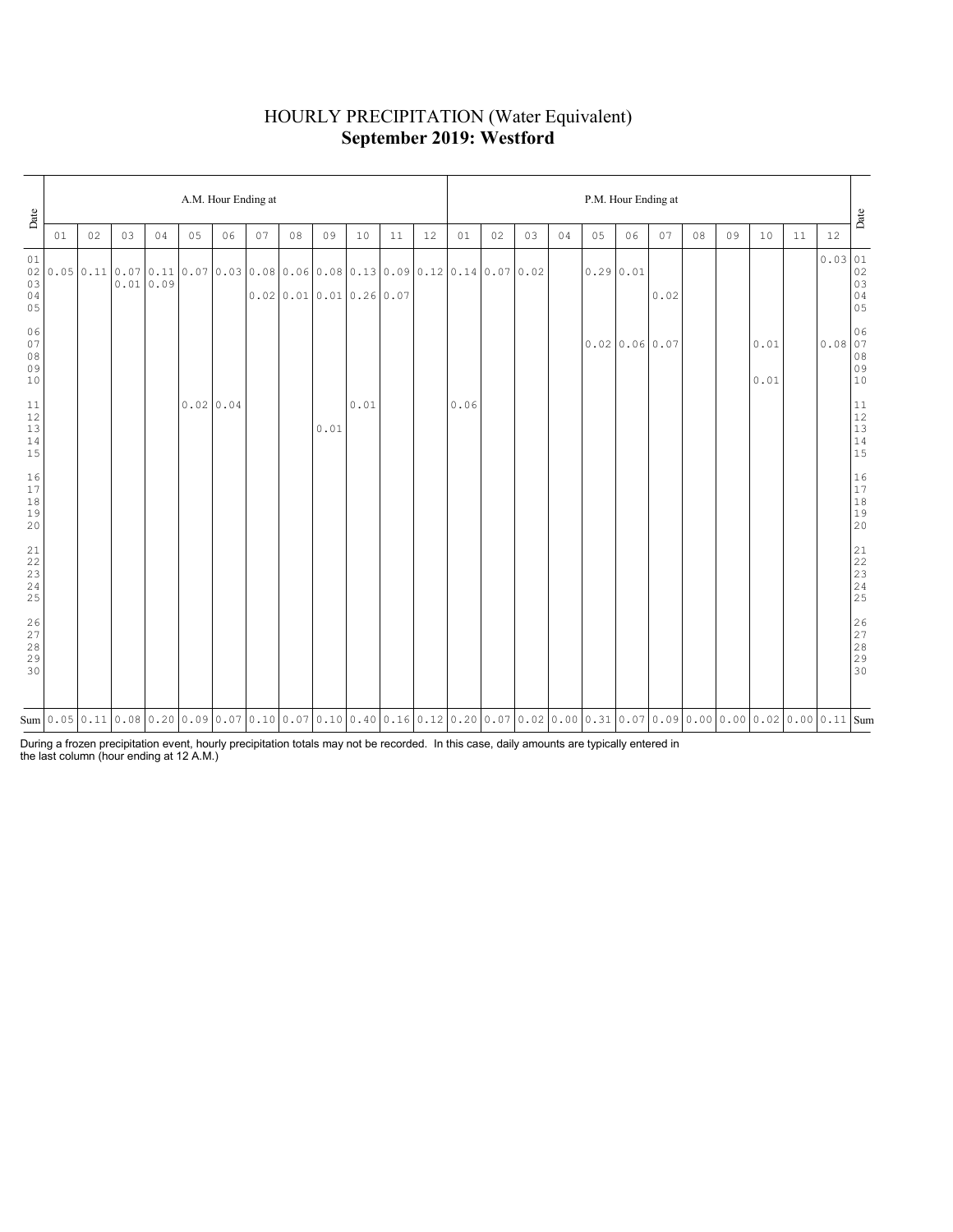#### HOUR-BY-HOUR DATA **September 2019: Westford**